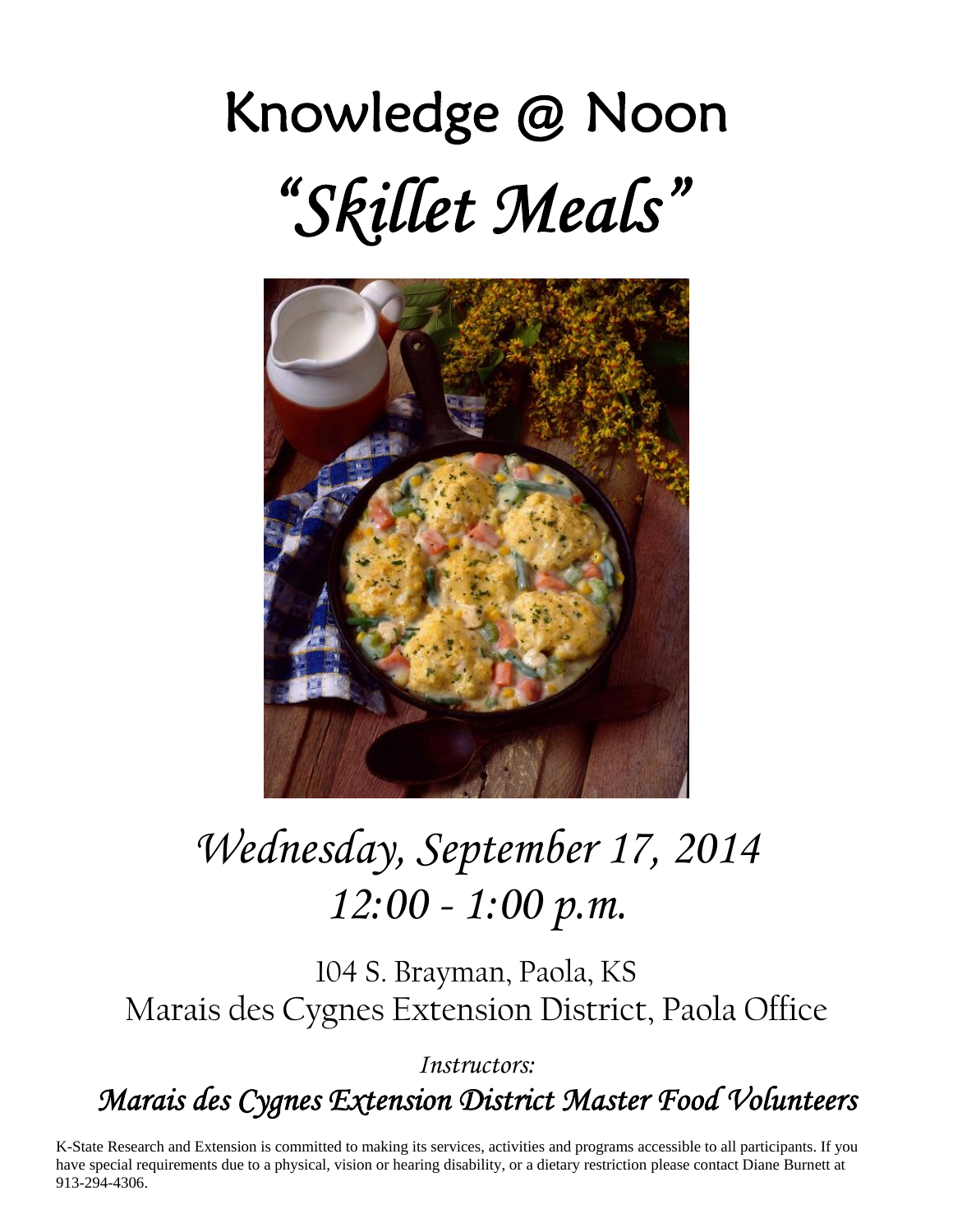

Skillet meals can add interest and variety to everyday meals. They are easy to make and serve. They are perfect for busy homemakers who are pushed for a nutritious meal in minutes. Making a skillet meal is also a good way to use up leftovers in the refrigerator.

#### Things to Know

- Skillet meals provide part of the protein that we need in the form of fish, meat, poultry, eggs, and cheese.
- $\blacktriangleright$  A skillet meal can contain something from every food group. If it doesn't contain all the ingredients for a complete meal, replace what is lacking with a side dish.
- You can save money when preparing a skillet meal by:
	- -Using bread or dried beans to extend the meal.
	- -Using less tender cuts of meat. You can make them more tender by cooking slowly with moisture, grinding, cubing, pounding and scoring.
	- -Using leftovers.
	- -Using fresh vegetables only if they are in season.
- The directions for assembling a skillet meal can be used for oven casseroles as well. Simply mix or layer ingredients in a casserole dish and place in a 350 degree oven and bake until hot and bubbly (about 35 minutes).

#### **Skills**

- $\blacklozenge$  Keep food in bite-size pieces which you can identify.
- $\blacklozenge$  Provide contrast in flavor, color and texture.
- A covered pan or skillet retains heat and moisture for quick cooking.
- $\blacktriangleright$  Do not overcook any foods that need to be precooked for use in skillet meals. This is especially true for rice, noodles, macaroni and other pasta products. They will finish cooking during the time the skillet meal is cooking.

#### Storage

- $\blacklozenge$  Skillet meals can be refrigerated for a few days. Store in air tight containers.
- $\blacklozenge$  Skillet meals do not freeze well after cooking because pasta turns mushy. However, all the ingredients may be combined ahead of time and frozen until ready to cook.

 $1.$ 



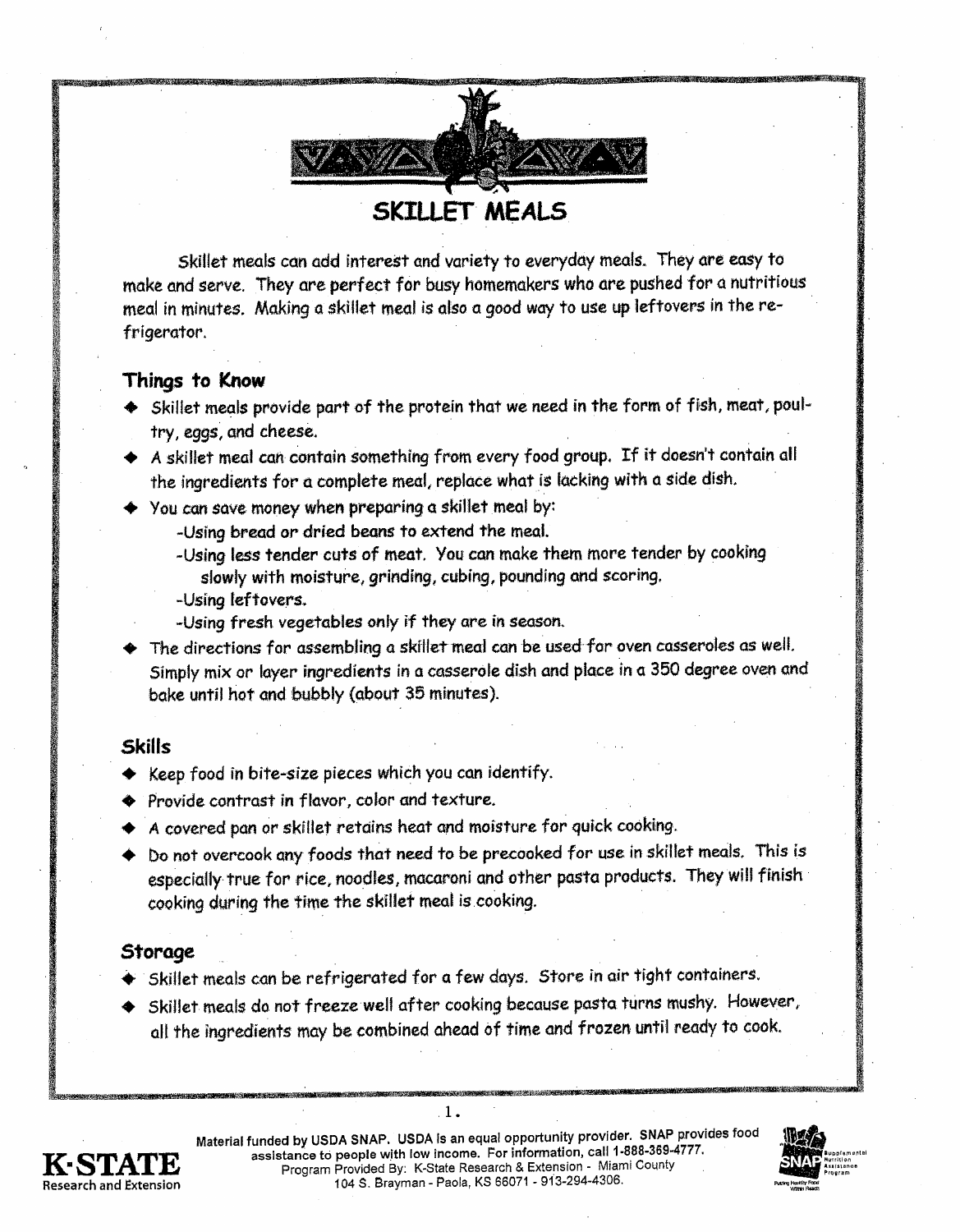### Skillet Meals Using the Food Guide Pyramid

Directions: Choose one food from each level on the pyramid.

Combine all ingredients in a large skillet or fry pan.

Cook until heated through. If you don't have enough of one item from a group, mix together two or more items from the same group.

Green beans Green peas

2 cups green lima beans

Celery, Sliced

**Tomatoes** 

Season to Taste

oppings." **Sauces** Dairy Other 2 c prepared quick Meat Broth sauce mix. **Bouillon** 2 c white squce Left over gravy Combine 1/2 c skim milk **Stewed Tomatoes**  $3/4$  c Mayo + Tomato Juice or 2 T lemon juice **Sauce**  $1 c$  Yogurt +  $1/2 c$  milk 1 can cream soup

Fat-Free Quick Sauce/soup Mix 2 c'howdered nonfat milk 3/4 c cornstanch 1/4 c instant chicken bouillon 2 T dehydrated onion flakes 2 t Italian Seasoning

Combine all ingredients. Store until ready to use. Equivalent to 9 cans of soup. To substitute for 1 can of cream soup- combine 1/3 c dry mix and 1-1/4 c cold water and cook until thickened. Add to a recipe as you would a can of soup.

Protein Use precooked or plan on cooking in skillet before adding other ingredients Beef or Pork Poultry or Lamb Eggs or Cheese Fish Beans

#### Vegetables

Carrots

Rutabagas

Parsnips

Zucchini diced

Use about 2 cups of any vegetable. These can be leftover, canned, fresh or Frozen. Root vegetables should be partially cooked or sautéed.

Turnips

Spinach

Red or green Peppers, Chopped Broccoli Chopped

Onions, Chopped and Sautéed 2 cups mashed potatoes

2 cups sliced potatoes

2 cups whole kernel or cream

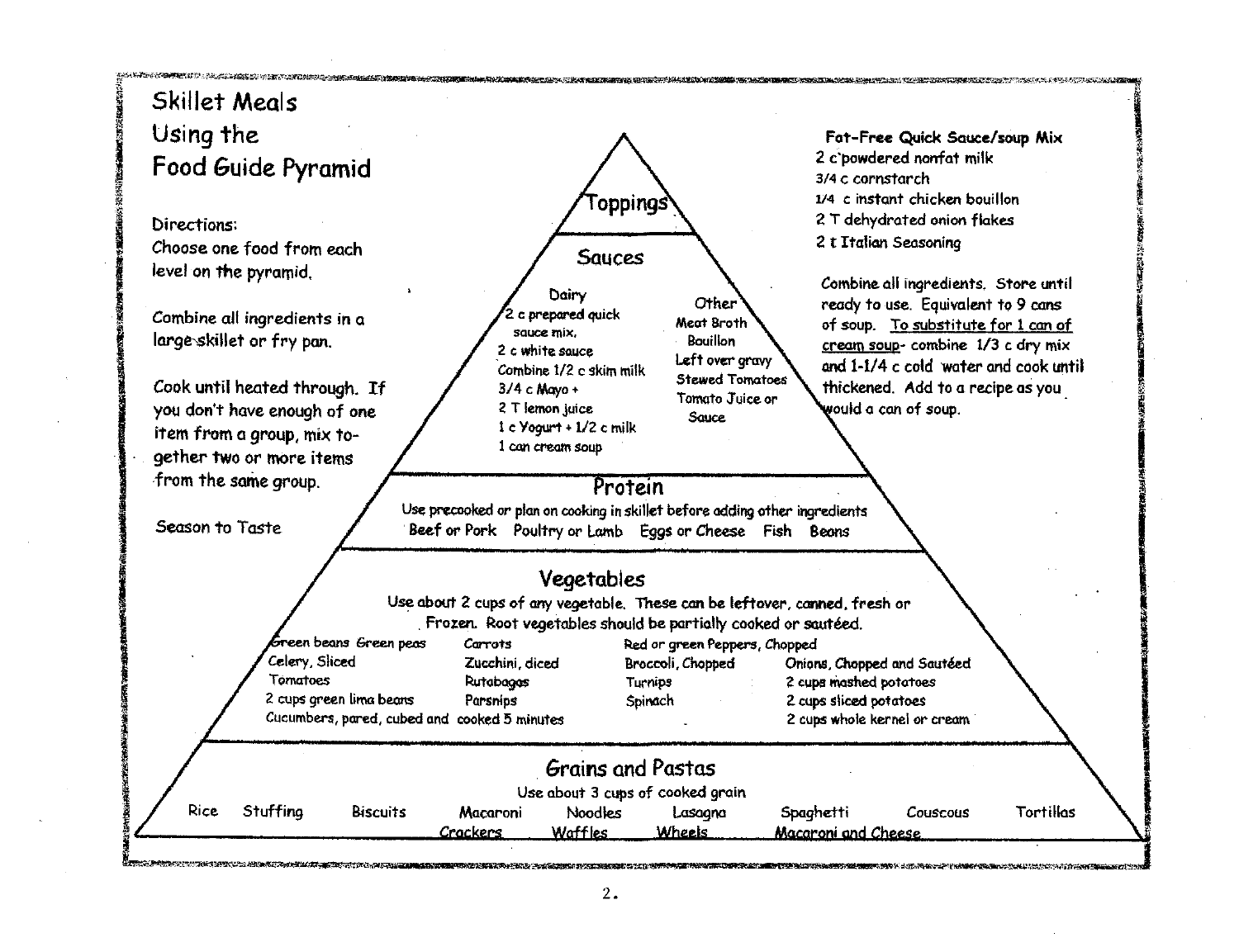### Homemade Skillet Meals; Easy, Healthy & Low-Cost

#### **ByKaren Wobig**

University of Nebraska, Lincoln - Extension Educator

Take a walk through the frozen foods sections of your grocery store and you're sure to find the latest answer for how to help a busy family. Meals in a bag, otherwise known as skillet meals, are growing in popularity as people strive to eat healthy, yet spend less time in the kitchen. Skillet meals typically contain a protein source (meat or beans), vegetables, a grain and sometimes a milk group food, all in one bag and ready to dump into the skillet and heat.

A goal of the Nutrition Education Program is to teach families and individuals with limited resources how to spend less money at the store and less time in the kitchen. but still eat nutrient rich meals. Skillet meals may be one answer to meeting this goal.

However, the cost of store bought "skillet meals" can be expensive, ranging from \$5 to \$8 per bag. Preparing a "homemade" skillet meal can cost less and can be made much healthier. Often times, the amount of actual protein contained in the ready-to-eat meals is minimal. I recently looked through a chicken skillet meal bag and found less than one cup of chicken in the entire bag.

Another pre-packaged meal option is boxed meals where you add your own meat. Again, you are paying more than if you prepared the same food from scratch. The boxed meals are usually high in sodium, as are the frozen skillet meals. When preparing these meals at home, you control the amount of fat and salt, and can substitute healthier spices.

Other advantages to skillet meals are they offer one-pan cleanup and won't heat up your kitchen like using an oven!

Having certain ingredients on hand and knowing how to combine them is the key to successfully creating the homemade skillet meal. By choosing an item from each of the groups in the following chart, you can easily create a main dish. Serving it with a fruit, 100% juice or milk will create a complete meal.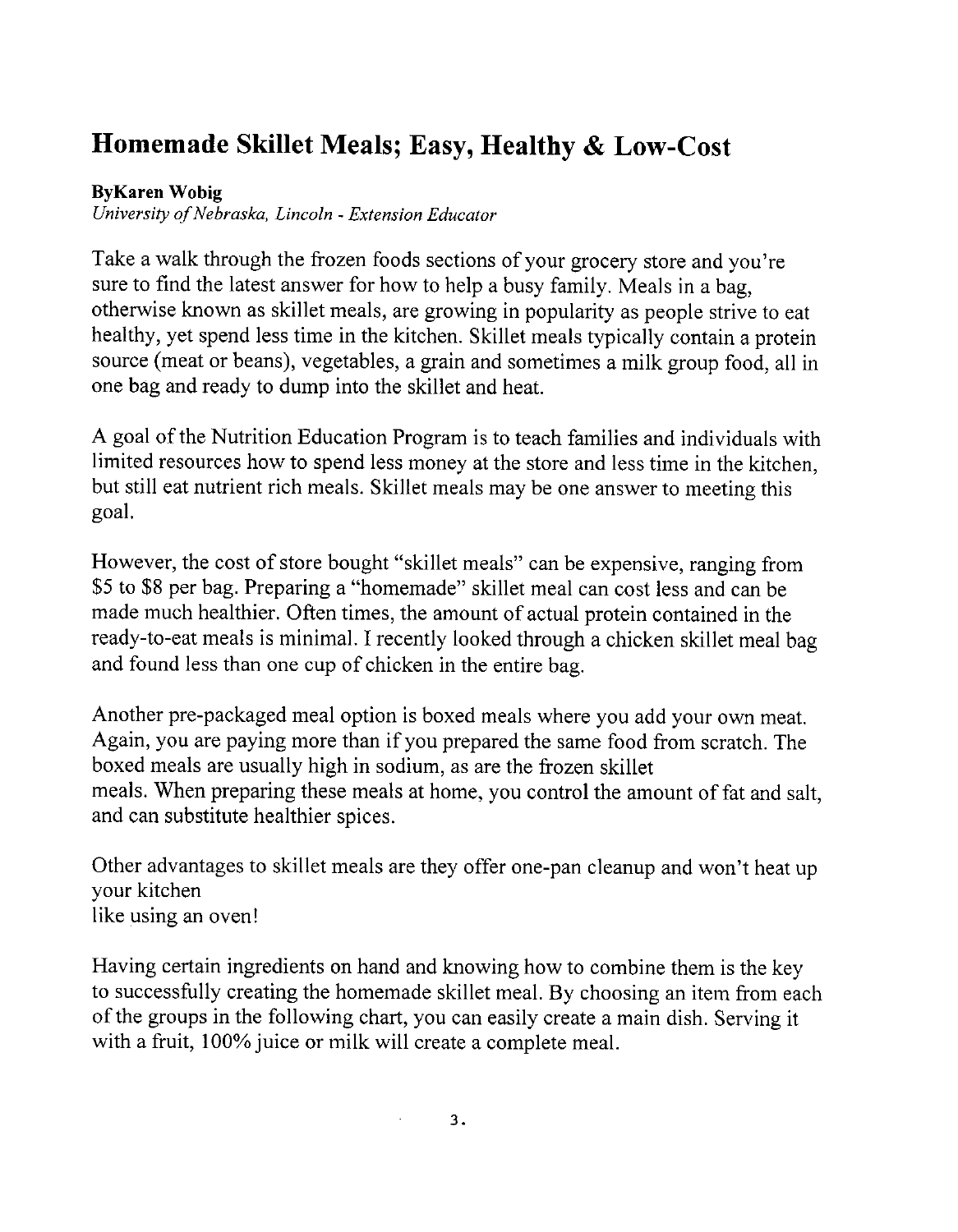## **Create Your Own Skillet Meal**

- 1. Choose at least one ingredient from each category.
- 2. If meat is not pre-cooked, you need to cook first in the skillet, then add additional ingredients. TIP: When buying chicken, beef or pork, cook the entire package, cut up into bite size. chunks and freeze extra portions.
- 3. Combine all chosen ingredients into a skillet containing 1-2 tablespoons olive oil.
- 4. Simmer over medium heat, stirring occasionally, for 20 minutes or until heated through.

| <b>PICK A GRAIN</b>                                                                                                                                                                                                                                 | <b>PICK A VEGGIE</b>                                                                                                                                                                                                                                                                                                                           | PICK A MEAT/BEANS                                                                                                                                                                                                               | <b>ADD A SAUCE</b>                                                                                                                                                                                                   |
|-----------------------------------------------------------------------------------------------------------------------------------------------------------------------------------------------------------------------------------------------------|------------------------------------------------------------------------------------------------------------------------------------------------------------------------------------------------------------------------------------------------------------------------------------------------------------------------------------------------|---------------------------------------------------------------------------------------------------------------------------------------------------------------------------------------------------------------------------------|----------------------------------------------------------------------------------------------------------------------------------------------------------------------------------------------------------------------|
| $2 - 3$ cups<br>(measure<br>uncooked),<br>cooked:<br>• macaroni<br>• rigatoni<br>• similar pasta<br>1 cup (measure)<br>uncooked),<br>cooked:<br>• brown or white<br>rice<br>4 cups (measure<br>uncooked),<br>cooked:<br>• wide or narrow<br>noodles | 1 package (10 oz.).<br>frozen (thawed and<br>drained):<br>• spinach<br>• broccoli<br>• green beans<br>peas<br>• mixed vegetables<br>1 can (14.5 oz.):<br>• green beans<br>peas<br>• carrots<br>• corn<br>· mixed vegetables<br>2 cups cooked fresh<br>or one small can/jar:<br>• mushrooms<br>2 cups fresh (diced<br>or sliced):<br>• zucchini | 2 cups diced, cooked:<br>• chicken<br>• turkey<br>ham<br>beef<br>• pork<br>• ground beef<br>2 cups, chopped:<br>• hard-cooked egg<br>2 cans (6-8 oz.)(drained<br>and flaked):<br>• fish or seafood<br>2 cups:<br>• cooked beans | 1 can (10.75 oz.)<br>mixed with milk<br>to make 2 cups:<br>· low-sodium<br>cream soup<br>(mushroom,<br>celery, broccoli<br>cheese, etc.)<br>1 can (16 oz.):<br>· whole, stewed<br>or diced<br>tomatoes with<br>juice |

Season to taste with onion, garlic, celery, oregano, basil, salt or pepper. Top with shredded cheese, grated Parmesan or bread crumbs.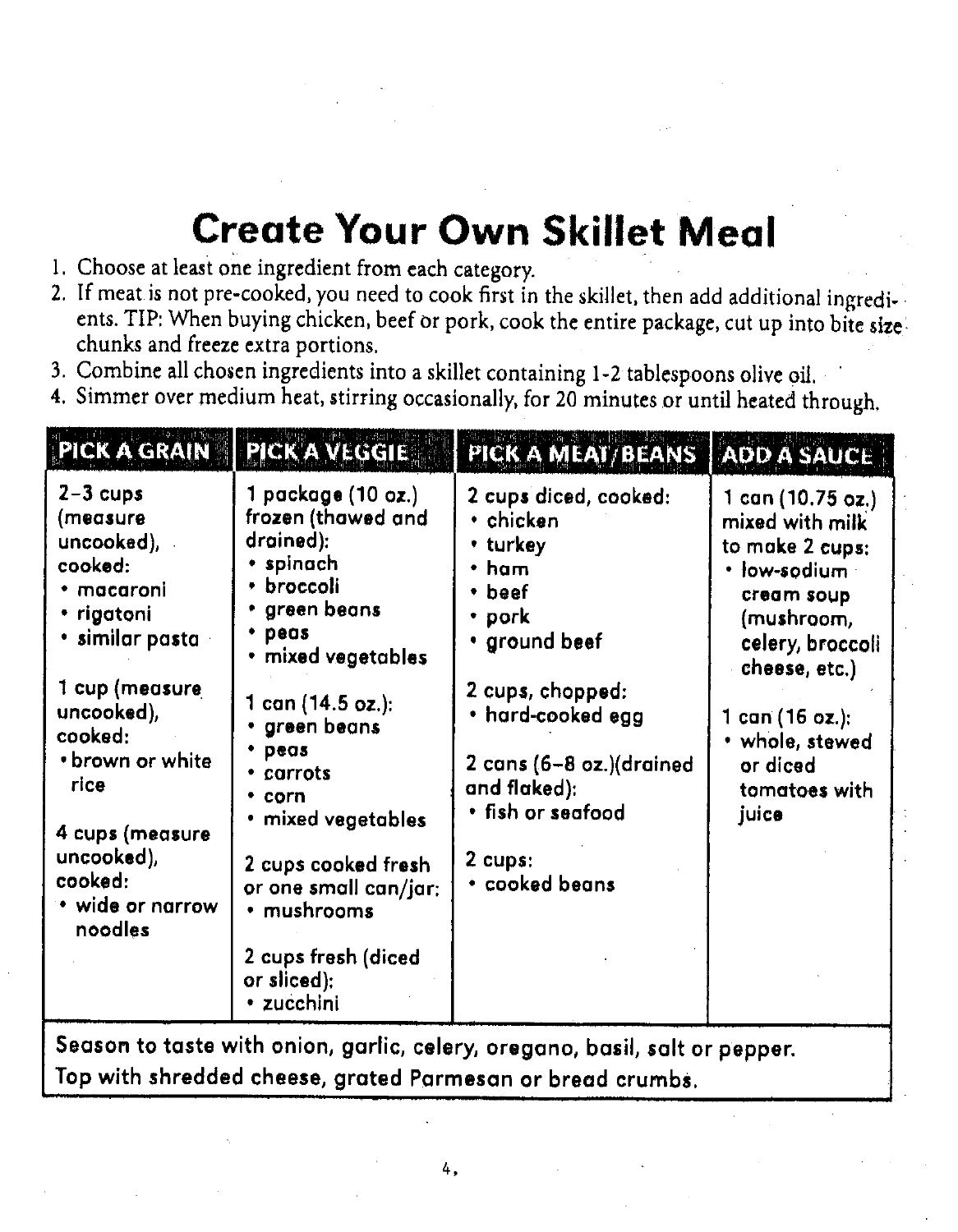#### **Plum & Chicken Stir-Fry** Makes 4 servings

¼ cup each dry sherry or apple juice and low-sodium chicken broth 2 Tablespoons plum jam 1 Tablespoon each low-sodium soy sauce and rice vinegar 2 teaspoon chili garlic sauce 1 teaspoon five-spice powder 1 Tablespoon cornstarch 12 ounces boneless, skinless chicken breast, sliced (1/4 inch thick) 1 Tablespoon canola oil **FOR the Stir- Fry Add**  2 Tablespoons minced fresh ginger 1 bunch bok choy, rigs bias-sliced, leaves cut into ribbons 2 cups scallions (3-inch pieces) 2 cups each trimmed sugar snap pea, mung bean sprouts, and sliced fresh plums 2 Tablespoons chopped dry-roasted peanuts

For the chicken, whisk together sherry, broth, jam, soy sauce, vinegar, chili garlic sauce, five-spice powder and cornstarch; add chicken and toss to coat.

Coat wok with nonstick spray. Heat oil in wok over medium-high. Stir-fry chicken in 2 batches until brown, 2-3 minutes, reserving marinade; transfer to a plate. Remove wok from heat; coat with nonstick spray and return to heat. For the stir-fry, add ginger tow ok and stir-fry 30 seconds. Add bok choy ribs and scallions; stir-fry 2 minutes. Add peas and bok choy leaves; stir-fry 2 minutes. Return chicken and reserved marinade to work and heat until marinade thickens. Add sprouts and plums, and stir-fry 1 minute. Garnish with peanuts.

Nutritional information; Per serving: 337 calorie, 9 g total fat (2 g Sat), 56 mg cholesterol, 360mg sodium, 37 g carbs, 8 g fiber, 28 g protein. *Recipe from Cuisine Tonight/ Quick& Easy Menus* 

#### **Sausage and Fennel Orzotto** Makes 6 servings

| 2 Tablespoons olive oil                          | $\frac{1}{2}$ cup dry white wine                     |
|--------------------------------------------------|------------------------------------------------------|
| 1 pound Mild Italian sausage                     | $3\frac{1}{2}$ cups low-sodium chicken broth, warmed |
| 2 cups thinly sliced fennel (reserve the fronds) | $\frac{1}{2}$ cup grated Parmesan                    |
| 1 cup diced red onions                           | $\frac{1}{4}$ cup chopped fresh parsley              |
| 2 teaspoons minced fresh garlic                  | 2 Tablespoon unsalted butter                         |
| $\frac{1}{2}$ teaspoon red pepper flakes         | 2 teaspoons minced lemon zest                        |
| $\frac{1}{2}$ teaspoon dried thyme               | Salt and pepper to taste                             |
| 2 cups dry orzo paste                            |                                                      |

Heat oil in a large sauté pan over medium heat. Add sausage; sauté until browned,  $10 - 12$  minutes per side Transfer sausage to a paper towel line plate. When cool enough to handle, slice sausage into ½ inch thick bias-sliced pieces.

Sauté fennel and onion in the same pan until they begin to brown and soften, 5 minutes.

Add garlic, pepper flakes and thyme; cook, stirring constantly, 2 minutes. Transfer vegetable mixture to a bowl.

Add orzo to the sauté pan, stirring to coat pasta with residual oil in the pan; cook 2 minutes.

Deglaze the pan with wine, scraping up any browned bits.

Add 1 ½ cups warm broth to the orzo; cook, stirring constantly, until broth is nearly absorbed, about 5 minutes. Add another cup of broth; cook and stir until nearly absorbed, about 5 minutes. Add the remaining cup of broth; cook and stir until liquid is fully absorbed. Taste orzo for doneness. It should be creamy but not gummy.

Stir in sausage slices and vegetable mixture, then add Parmesan, parsley, butter, zest and chopped fronds. Season with salt and pepper.

(*The rice-like shaped pasta called orzo use here is a riff or risotto, but you can use any small-shaped pasta or Arborio rice.) Recipe from Cuisine Tonight/ Quick& Easy Menus*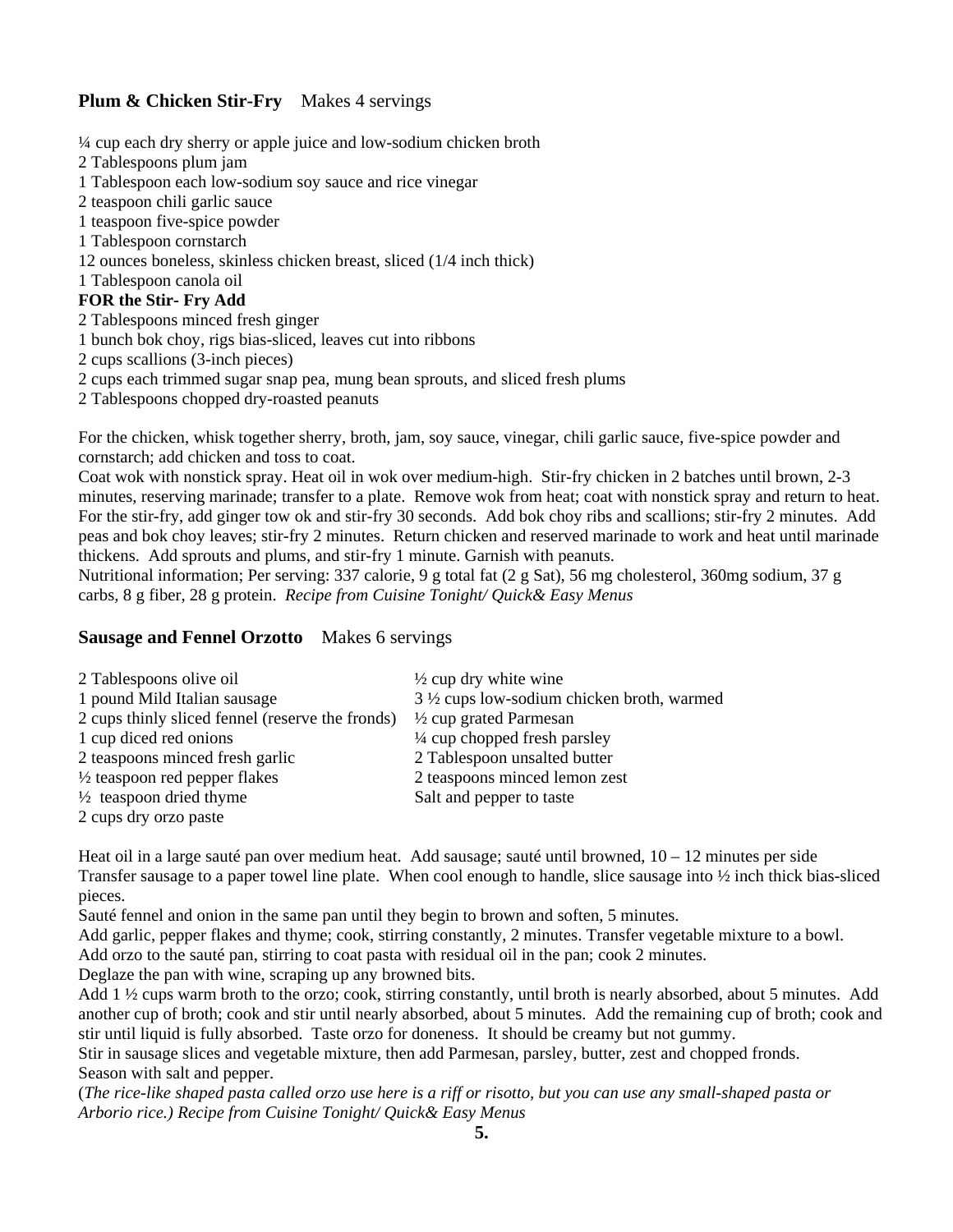#### **Easy Skillet Supper**

1 1/2 lbs. hamburger (raw) 4 sliced potatoes 1 large sliced onion 1 pkg. slaw mix 1 pkg. frozen mixed vegetables 1 can cream of celery soup Shredded cheese

Layer (in this order) - potatoes, onion, meat, slaw mix and veggies in large skillet… cook for 30-45 minutes on medium heat. Sprinkle cheese on top before serving. Recipe can be cut in  $\frac{1}{2}$  for small skillet.....(use entire can of soup)

#### **Cheesy Chicken & Salsa Skillet**

2 cups whole wheat (or regular) Pasta, uncooked

1 pound boneless skinless chicken breasts or tenders, cut into bite-size pieces

1 ¼ cups Salsa

1 cup frozen corn

1 large green pepper, cut into short thin strips (or diced)

1 cup Mexican style shredded four cheese

Cook pasta as direct on package. I like to use wagon wheel or penne pasta.

Meanwhile, hear large nonstick skillet sprayed with cooking spray on medium-high head. Add chicken; cook and stir 2 minutes. Stir in salsa, corn and peppers. Bring to boil. Simmer on medium-low heat 10 minutes or until chicken is done, stirring occasionally.

Drain pasta. Add to chicken mixture; mix lightly. Top with cheese. Remove from heat; cover. Let stand 1 minute or until cheese is melted.

Nutritional information per serving: Calories 450, Total fat 9 g, Saturated fat 4 g, Cholesterol 85mg, Sodium 850 mg, Carbohydrate 49g, Dietary fiber 6 g, Sugars 5 g, Protein 42 g.

#### **Skillet Lasagna**

| $\frac{1}{2}$ pound ground beef                                 | 8 ounces wide noodles                               |
|-----------------------------------------------------------------|-----------------------------------------------------|
| $\frac{1}{2}$ onion, chopped (about $\frac{1}{2}$ cup)          | 1 (10 oz) pkg. chopped spinach, thawed              |
| 2 cloves garlic, minced or $\frac{1}{4}$ teaspoon garlic powder | 1 (12 oz) container lowfat cottage cheese           |
| 3 cups spaghetti or pasta sauce (26 to 28 ounces)               | $\frac{1}{2}$ cup (4 oz) shredded mozzarella cheese |
| 1 cup water                                                     | Optional: fresh or canned, drained sliced mushrooms |

Cook ground beef, onions and garlic together in a large skillet or electric fry pan; stir to prevent sticking. When ground beef has turned brown transfer mixture to a colander set over a bowl and rinse with hot water to remove grease. Return mixture to skillet.

Add spaghetti sauce and water to skillet and bring to a boil.

Add uncooked noodles, stir, cover with lid, turn down the heat and cook 5 minutes.

Squeeze the thawed spinach with your clean hands to remove the juice and then stir into the pan. Add mushrooms if you like. Cover and simmer 5 minutes.

Spoon cottage cheese over the top. Sprinkle with mozzarella cheese, put the lid on and let it heat another 5 to 10 minutes until heated through and noodles are tender.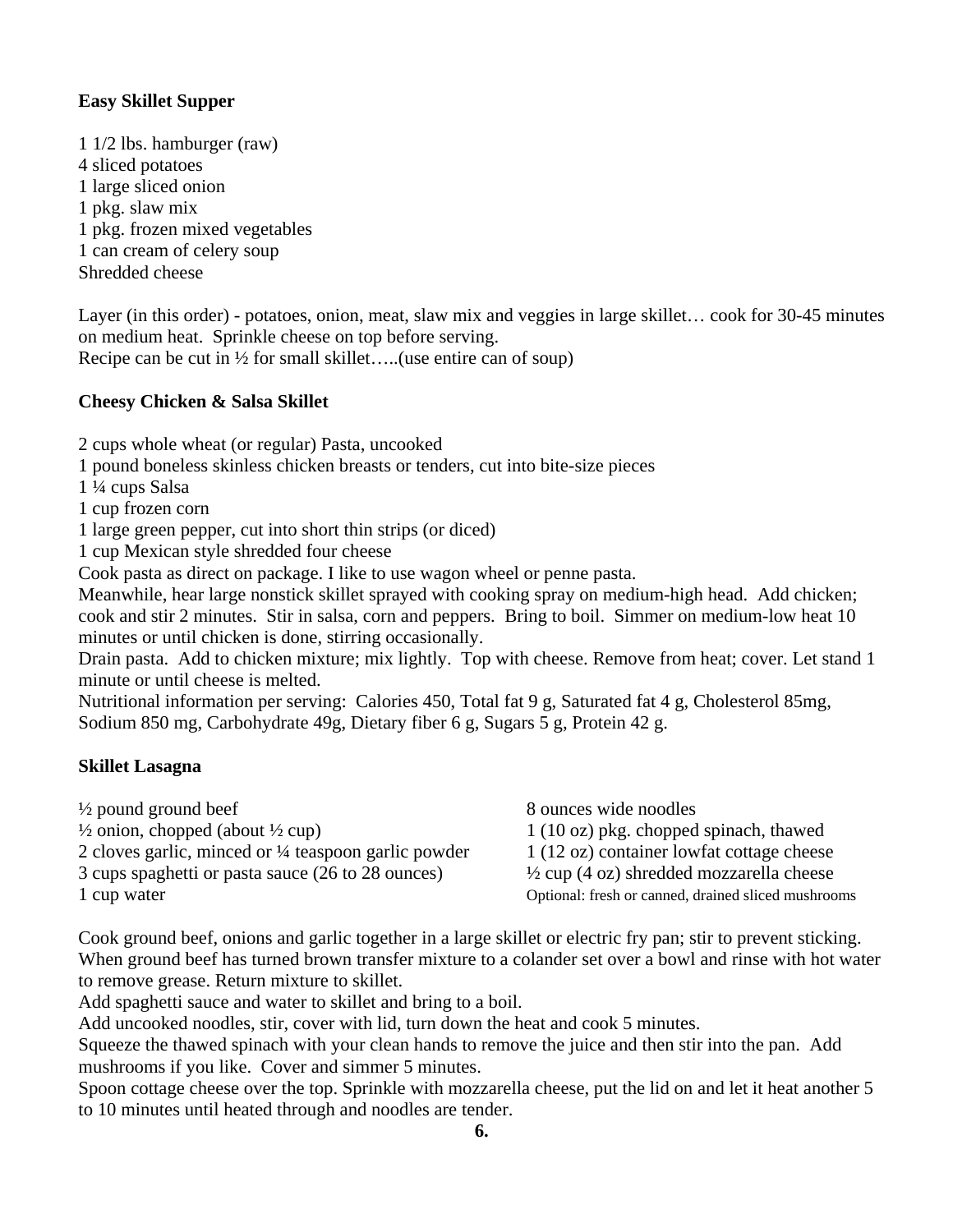#### **Skillet Eggplant Parmesan**

1 pkg. (5.5 oz) Shake 'N Bake seasoned Panko Coating mix ½ cup water 2 eggplants each cut crosswise into 9 slices 1  $\frac{1}{2}$  cup shredded Italian Five Cheese

2 eggs 1 jar (24 oz) spaghetti sauce with a touch of Philadelphia

Beat eggs in shallow dish until blended. Empty coating into separate shallow bowl. Dip eggplant in egg, then in coating, turning to evenly coat both sided of each slice. Gently press coating mix into slices to secure. Spray both sides of eggplant slices with cooking spray.

Brush 2 teaspoons oil onto bottom of large skillet; heat on medium heat. Add 1/3 of the eggplant: cook 1 to 2 minutes on each side or until crisp and evenly browned. Repeat with remaining oil and eggplant. Mix spaghetti sauce and water; spread  $\frac{3}{4}$  cup onto bottom of skillet. Cover with layers 1/3 of the eggplant,  $\frac{3}{4}$  cup sauce, <sup>1</sup>/<sub>2</sub> cup cheese: repeat layers. Top with remaining eggplant and sauce; cover.

Cook on medium-low heat 20 -25 minutes or until heated through. Sprinkle with remaining cheese. Remove from heat. Let stand, covered, for 5 minutes or until cheese is melted.

#### **Lazy Stuffed Peppers Recipe** 6 – 8 servings

| 2 Tablespoons olive oil                         | 8 oz. can tomato sauce                      |
|-------------------------------------------------|---------------------------------------------|
| 1 pound extra-lean ground beef                  | 2 teaspoons beef or chicken bouillon        |
| 1 medium yellow onion, finely diced             | 2 teaspoons Worcestershire sauce            |
| 3 bell peppers, seeded and diced large          | 1 teaspoon Italian seasoning or oregano     |
| 2 cloves garlic, minced                         | 1 cup white long grain rice, uncooked       |
| 14.5 oz. can petite diced tomatoes, with juices | $1\frac{1}{2}$ cups shredded cheddar cheese |
| 14.5 oz can chicken or beef broth               |                                             |

Place a large skillet with tight fitting lid over medium-high heat then add olive oil. When the oil is hot, add ground beef and cook 5-7 minutes, breaking into small pieces as it browns.

Add onions, bell peppers and garlic in with beef; stir to combine. Once the peppers have started to soften and the onions are translucent, carefully drain excess grease from skillet.

Return to stove reducing heat to medium. Stir in diced tomatoes with juice, broth, tomato sauce, bouillon, Worcestershire sauce and Italian seasoning.

Bring to a boil then stir in uncooked rice. Return to a boil, reduce heat to low, cover and simmer for 25 minutes, or until rice is tender.

Remove skillet from heat, stir lightly to fluff up the rice, sprinkle with shredded cheddar cheese and replace the lid. Allow the casserole to rest, covered, for about 10 minutes before serving. Enjoy!

#### **Skillet Ziti**

| 8 ounces uncooked ziti                   | 1 (26 oz) jar tomato and basil pasta sauce         |
|------------------------------------------|----------------------------------------------------|
| 1 pound ground round beef                | 1 (8 oz) container sour cream                      |
| 1 large onion, chopped                   | 1/3 cup shredded Parmesan cheese                   |
| $\frac{1}{2}$ teaspoon salt              | 1 (8 oz) package shredded Italian Six Cheese Blend |
| 1/4 teaspoon freshly ground black pepper |                                                    |

Cook pasta according to package directions. Drain and set aside.

While pasta cooks, cook beef, onions, salt and pepper in a large skillet over medium-high heat, stirring until beef crumbles and is no longer pink, drain.

Stir in pasta sauce, cook 1 minute or until thoroughly heated. Add pasta, stirring to coat.

Combine sour cream and Parmesan cheese. Stir into pasta mixture. Sprinkle Italian cheese blend over pasta mixture. Cover, reduce heat to medium and cook 5 minutes or until cheese melts.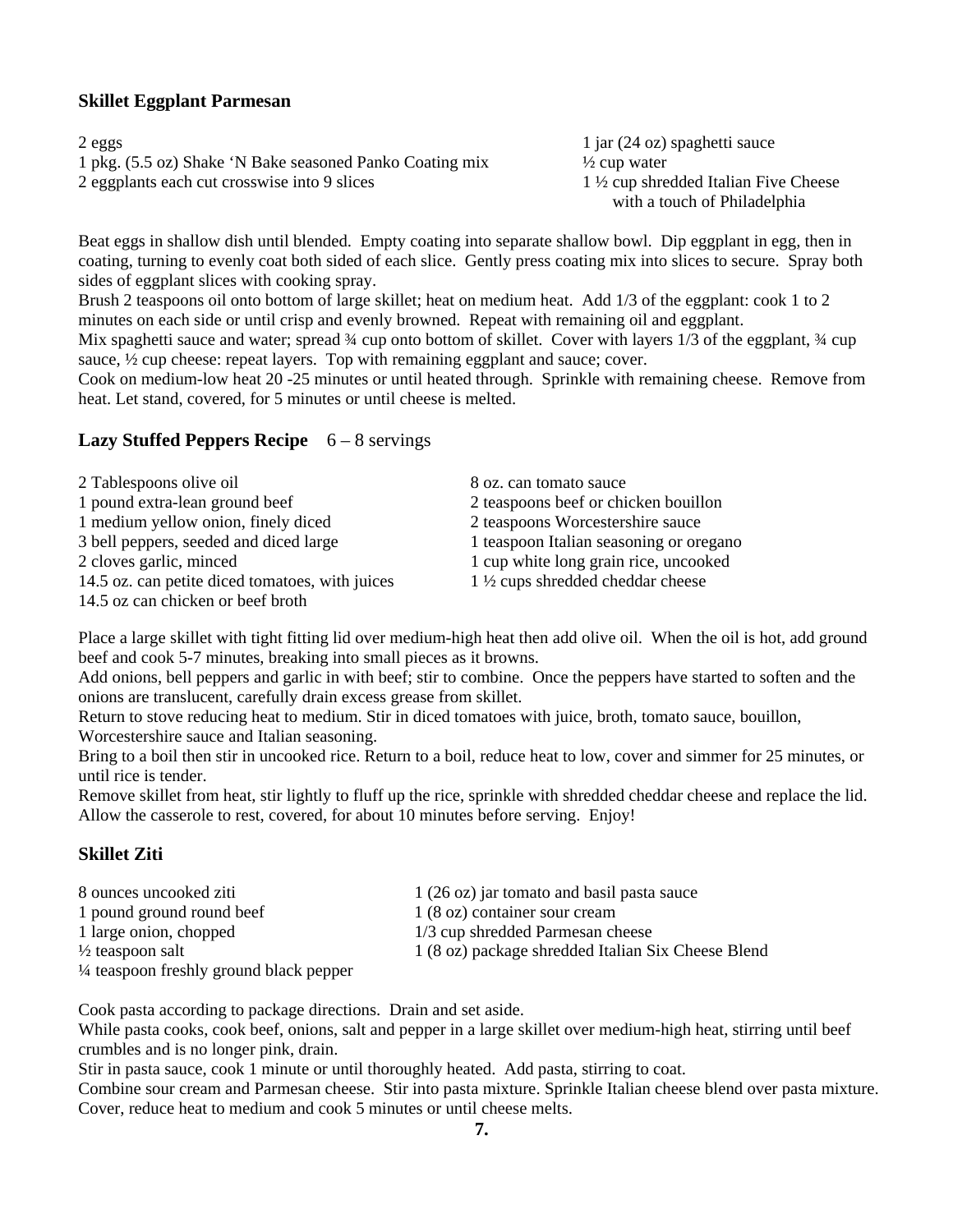#### **Easy Chicken Cacciatore** 6 servings

| 3 tablespoons all-purpose flour            | $\frac{1}{2}$ pound sliced fresh mushrooms                |
|--------------------------------------------|-----------------------------------------------------------|
| $1\frac{1}{2}$ teaspoons Italian seasoning | 1 cup sliced zucchini                                     |
| 6 boneless skinless chicken breast halves  | 2 cans $(14 \frac{1}{2}$ oz each) Italian stewed tomatoes |
| (4 ounces each)                            | $1$ can $(6$ oz) tomato paste                             |
| 2 teaspoons olive oil, divided             | 1 teaspoon salt                                           |
| $\frac{1}{2}$ cup chopped onion            | 8 ounces uncooked spaghetti                               |

In a large resealable plastic bag, combine flour and Italian seasoning. Add chicken, a few at a time; seal and shake to coat. In a large nonstick skillet coated with cooking spray, cook chicken in 1 tsp. oil for 4-5 minutes on each side or until browned. Remove chicken from skillet and keep warm.

In same skillet, cook onion in remaining oil for 2 minutes. Add mushrooms and zucchini; cook until onion is tender. Stir in tomatoes, tomato paste and salt. Bring to a boil. Return chicken to skillet. Reduce heat; cover and simmer 10 – 14 minutes or until a meat thermometer reads 160 degrees. Cook pasta according to package directions; drain. Serve chicken mixture with spaghetti.

**Nutritional facts**: 1 chicken breast half with ¾ cup sauce and 1 cup spaghetti equals 366 calories. T g. fat, 63 mg cholesterol, 931 mg, sodium, 49 g carbohydrate, 6 g fiber, 32 g protein. *Recipe from Taste of Home 2014*

#### **Beef Skillet Supper**

1 package (8 oz) medium egg noodles 1 can (11 oz) Mexicorn, drained  $1\frac{1}{2}$  pounds ground turkey or beef  $\frac{1}{2}$  teaspoon salt 1 medium onion  $\frac{1}{2}$  teaspoon pepper 1 can (8 oz) tomato sauce 1 cup (4 oz) shredded cheddar cheese  $\frac{1}{2}$  cup water

Cook noodles according to directions. Meanwhile, in a large skillet, cook beef and onion over medium heat, until meat is no longer pink; drain. Add tomato sauce and water. Bring to a boil. Reduce heat; cover and cook for 8 minutes.

Drain the noodles; add to beef mixture. Stir in corn, salt and pepper. Sprinkle with cheese, cover and cook until heated through and cheese is melted. Makes 8 – 10 servings.

**Nutritional Fact**: 1 serving 9 1 cup) equals 268 calories, 67 mg cholesterol, 10 g fat (5 g saturated fat), 512 mg sodium, 25 g carbohydrate, 2 g fiber, 19 g protein.

#### **Taco Cheeseburger Macaroni**

| 6 ounces Macaroni                     | 1 can $(10\frac{3}{4}$ oz) Cheddar cheese soup |
|---------------------------------------|------------------------------------------------|
| 1 pound lean ground beef              | 4 ounces (1 cup) shredded Cheddar cheese       |
| 1 Tablespoon olive oil                | $\frac{3}{4}$ cup milk                         |
| 1 medium onion, chopped               | 1 envelop taco seasoning mix                   |
| 1 medium red or green pepper, chopped | Salt and pepper to taste                       |

Cook the macaroni according to package directions. Add the olive oil to the skillet and brown the ground beef, onion and peppers. Drain the macaroni and add it to the skillet along with the soup, milk and taco seasoning. Season with salt and pepper to taste. Cover and cook on medium for  $7 - 10$  minutes. Stir two or three times. Serves 4.

| <b>Taco Seasoning</b> (use for one pound of ground beef) |  |  |  |
|----------------------------------------------------------|--|--|--|
|----------------------------------------------------------|--|--|--|

| 2 teaspoons instant minced onion                 | 1 teaspoon salt                            |
|--------------------------------------------------|--------------------------------------------|
| 1 teaspoon chili powder                          | 1/4 teaspoon dried, crushed oregano leaves |
| $\frac{1}{2}$ teaspoon cornstarch                | $\frac{1}{2}$ teaspoon cumin               |
| $\frac{1}{2}$ teaspoon dried, crushed red pepper | Add $\frac{1}{2}$ cup water                |
|                                                  |                                            |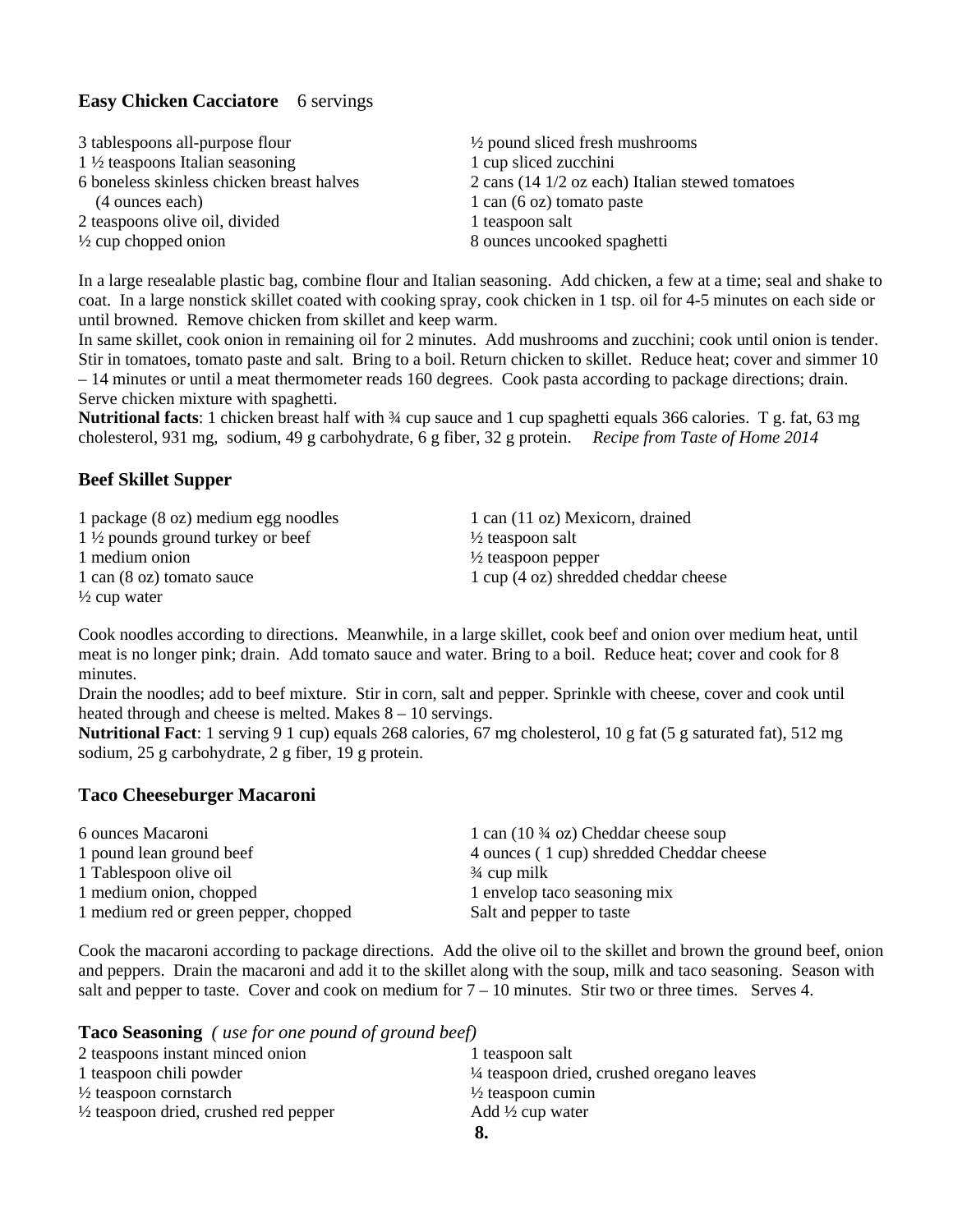#### **Student's Ragout**

4 medium size potatoes 1 pound round steak, cut thin 2 medium sized carrots or more Salt and pepper 3 medium size onions 1 cup cold water ½ pound sliced Canadian Bacon OR ¼ pound Bacon

Prepare in skillet with a tight fitting lid. Wash, peel, thin slice potatoes. Wash, scrape, slice carrots. Peel & slice onions. Cut round steak ACROSS the grain into strips  $2^{\prime\prime}x\frac{1}{2}$  wide. If bacon is used, halve slices. LAYER: bacon, steak and sprinkle with pepper; onions & carrots, sprinkle with salt & pepper; top with thinly sliced potatoes, sprinkle with salt & pepper. Put skillet over medium fire. Start cooking. After 3 minutes, add cup of water. Put on lid. Simmer for 45 minutes. (Very good the next day. Can be frozen. (I add 2 or 3 extra carrots)) May serve 6 *Recipe submitted by Jerri Hefling, MFV*

#### **Tomato and Spinach Pasta**

| 2 cups penne pasta, uncooked         | 2 cans diced tomatoes with garlic, basil, and oregano |
|--------------------------------------|-------------------------------------------------------|
| $\frac{1}{2}$ pound Italian sausage  | 1 cup shredded mozzarella cheese                      |
| $1$ pkg. (6 oz.) baby spinach leaves | 1 Tablespoon Parmesan cheese                          |

Cook the pasta according to directions. Brown the meat in a skillet. Add the tomatoes and the spinach. Drain the pasta and add it to the skillet. Mix well. Add the cheeses and stir lightly.

#### **Fiesta Skillet Dinner**

1 cup prepared brown instant rice (1/2 cup uncooked) 1 can(15.5 ounces) Mexican style tomatoes 1 can(15.5 ounces) black beans, rinsed 1 cup frozen corn 1 tablespoon chili powder 2 cups cooked diced chicken 1/2 cup 2% reduced fat cheddar cheese, shredded

1. Prepare the brown rice according to package directions.

2. While the rice cooks, mix the tomatoes, black beans, corn, chili powder, and chicken in a large skillet. Cook over medium heat until heated through

3. Add the cooked rice and stir thoroughly. Top with shredded cheddar cheese.

4. Serve hot.

Serves 5 with 1 1/2 cups.

**Nutrition Facts:** Calories 230 Calories from fat 40 Total Fat 4.5g Cholesterol 40mg Sodium 580 mg Total Carbohydrate 31g Dietary Fiber 7g Sugars 7g Protein 20g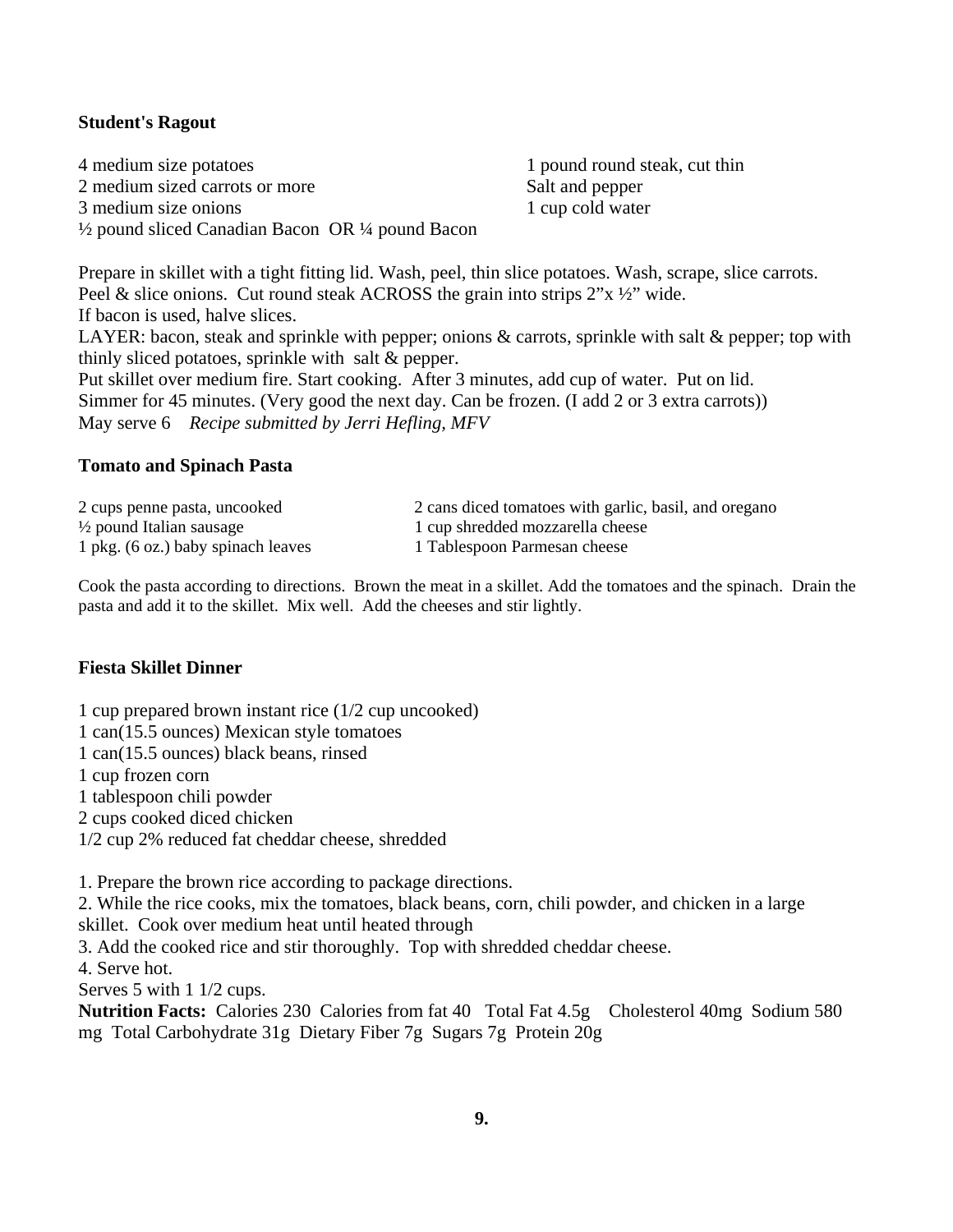#### **Cheesy Chicken & Salsa Skillet**

| 2 cups whole wheat (or regular) pasta, uncooked    | 1 cup frozen corn                                |
|----------------------------------------------------|--------------------------------------------------|
| 1 lb.boneless skinless chicken breasts or tenders, | 1 large green pepper, cut into short thin strips |
| cut into bite-size pieces                          | or diced                                         |
| $1-1/4$ cups Salsa                                 | 1 cup Mexican style shredded four cheese         |

**COOK** pasta as directed on package. I like to use wagon wheel or penne pasta.

**MEANWHILE,** heat large nonstick skillet sprayed with cooking spray on medium-high heat. Add chicken; cook and stir 2 min. Stir in salsa, corn and peppers. Bring to boil. Simmer on medium-low heat 10 min. or until chicken is done, stirring occasionally.

**DRAIN** pasta. Add to chicken mixture; mix lightly. Top with cheese. Remove from heat; cover. Let stand 1 min. or until cheese is melted.

**Nutritional information** per serving Calories - 450 Total fat - 9 g Saturated fat - 4 g Cholesterol - 85 mg Sodium - 850 mg Carbohydrate - 49 g Dietary fiber - 6 g Sugars - 5 g Protein - 42 g Vitamin A - 15 %DV Vitamin C - 35 %DV Calcium - 45 %DV, Iron - 15 %DV

#### **Chicken & Vegetable Stir Fry**

| 4 teaspoons cornstarch                    | 1 sweet red pepper, julienned                                    |
|-------------------------------------------|------------------------------------------------------------------|
| 1 cup reduced sodium chicken broth        | 1 small onion, halved & sliced                                   |
| 2 Tablespoons reduced sodium soy sauce    | 1 garlic clove, minced                                           |
| 1 pound boneless skinless chicken breast, | $\frac{1}{2}$ teaspoon salt                                      |
| cut into $\frac{1}{4}$ inch strips        | $\frac{1}{2}$ teaspoon pepper                                    |
| 2 Tablespoons olive oil, divided          | $\frac{1}{4}$ - $\frac{1}{2}$ teaspoon crushed red pepper flakes |
| $1\frac{1}{2}$ cups cauliflowerets        | $2\frac{1}{2}$ cups hot cooked rice                              |
| $1\frac{1}{2}$ cups broccoli florets      | Minced fresh cilantro                                            |

Combine cornstarch, broth and soy sauce until smooth, set aside.

In large skillet or wok, stir-fry chicken in 1 Tablespoon oil until no longer pink. Remove, keep warm. Stir-fry cauliflower, broccoli, carrots, red pepper and onion in 1 Tbsp oil until crisp-tender. Add garlic, salt, pepper and red pepper flakes. Cook for 1 minute longer. Stir cornstarch mixture and add to pan. Bring to a boil; cook and stir for 2 minutes or until thickened. Add chicken, heat thoroughly.

Serve with rice. Sprinkle with cilantro. Yield: 5 servings.

Nutrition facts: 1 cup stir fry with ½ cup rice: 297 calories, I g fat (1 g sat fat), 50 mg cholesterol, 670 mg sodium, 32 g carbs, 3 g fiber, 23 g protein. *Recipe from Taste of Home 2010.* 

#### **Chicken in Creamy Pepperoni Sauce**

| $3 - 4$ chicken split breasts with ribs       | 1 can (28 oz) whole peeled tomatoes, chopped   |
|-----------------------------------------------|------------------------------------------------|
| 2 Tablespoon olive oil                        | 1 teaspoon dried oregano                       |
| 1 large onion, thinly sliced                  | $\frac{1}{2}$ cup light cream or Half and Half |
| 1 small (3.5 oz) pkg. thinly sliced pepperoni |                                                |

Rise chicken and pat dry. Heat oil over medium-high heat in a large Dutch oven or large deep skillet. Cook chicken until brown on all sides, 15 minutes total. Remove chicken and set aside. In pan dripping, sauté onion and pepperoni until onion is tender, about 5 minutes. Add chicken, tomatoes and oregano. Cover and cook until juices run clear, turning occasionally. Stir in cream and heat. *Recipe submitted by Jerri Hefling, MFV*.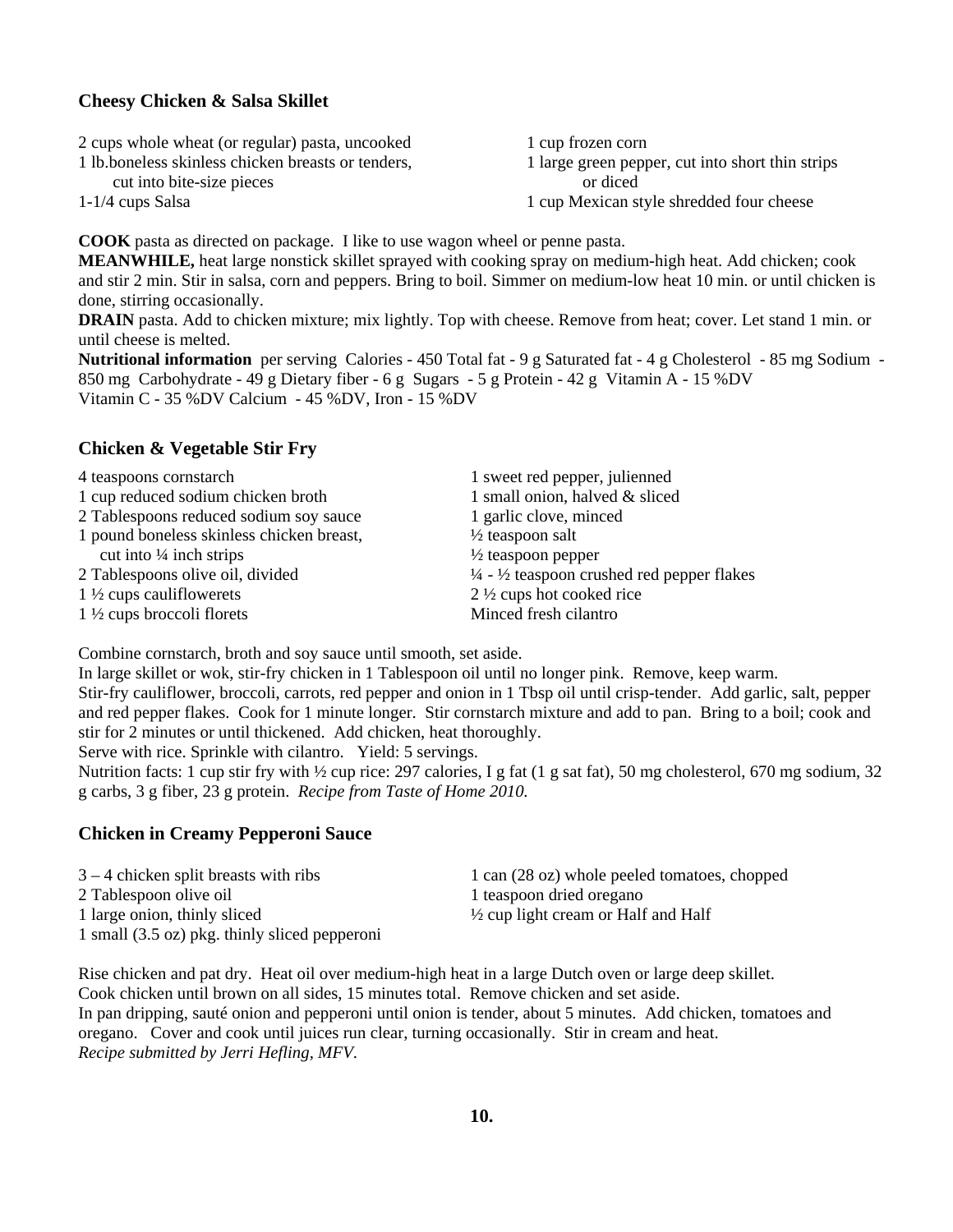#### **Cheesy Rotini & Tuna** Serves 6

2 cups tricolored rotini pasta, uncooked 8 oz. processed cheese, cut into cubes 2 cans (6 oz) tuna in water, drained ½ cup low-fat sour cream 1 package 910 oz) frozen broccoli, thawed, drained ¼ teaspoon black pepper

Cook pasta as directed on package. Drain. Place in skillet and add the remaining ingredients. Stir an d cook on low heat for 15 minutes or until heated through and cheese is melted. *Source: Nutrition Education Program Cookbook: The Cook's Helper, Univ. of Nebraska* 

#### **Skillet Scramble** (serves 4)

| 2 Tablespoons oil                  | $\frac{1}{2}$ cup chopped bell pepper |
|------------------------------------|---------------------------------------|
| $\frac{1}{2}$ cup chopped onion    | 3 eggs                                |
| 2 cups diced cooked ham (optional) | 1 cup shredded cheese                 |
| 3 medium potatoes, thinly sliced   |                                       |

Heat oil in a large skillet. Add potatoes, onion, bell pepper and ham. Cover and cook over low heat for about 20 minutes or until potatoes are done. Beat eggs lightly and pour over skillet mixture. Cook about 10 minutes until eggs are set. Top with cheese and heat until melted. Cut into wedges.

(Potatoes, onions and bell peppers may be substituted with a 16 oz. package of frozen potatoes with peppers.) *Source: Nutrition Education Program Cookbook: The Cook's Helper, Univ. of Nebraska* 

#### **Easy Skillet Lasagna** Serves 6

| 1 pound ground beef                  | 1 teaspoon Italian seasoning    |
|--------------------------------------|---------------------------------|
| $\frac{1}{2}$ cup onion              | 1 8oz. pkg. wide noodles        |
| $2(8 \text{ oz.})$ cans tomato sauce | 1 cup cottage cheese            |
| $1\frac{1}{2}$ cups water            | $\frac{1}{2}$ cup grated cheese |
| $\frac{1}{4}$ teaspoon garlic powder |                                 |

Brown beef and onion in a large frying pan; drain. Add tomato sauce, water, garlic powder and seasoning; bring to a boil. Add uncooked noodles, cover and simmer for 10 minutes. Stir mixture; spread cottage cheese on top and sprinkle with grated cheese. Cover and simmer for 10 minutes until noodles are tender.

**Nutrition**: 1 cup. Calories 443, Total fat 13 g ( Sat. fat 5g), Chol. 30 mg, Sodium 660 mg, Total Carbs 5g, Protein 5g.

#### **Garlic Chicken Alfredo**

| 1 pkg. fresh fettuccine $(9 oz)$           | 2 teaspoons minced fresh garlic             |
|--------------------------------------------|---------------------------------------------|
| 12 oz. boneless, skinless chicken breasts  | $\frac{1}{2}$ cup heavy cream               |
| Salt and black pepper                      | 1/3 cup shredded Italian cheese blend       |
| 1 stick unsalted butter, divided (8 Tbsps) | $\frac{1}{2}$ cup frozen green peas, thawed |

Cook fettuccine in a pot of boiling salted water according to package directions; drain and set aside.

Cut chicken into bite-size pieces and season with salt and pepper.

Melt 1 Tbsp. butter in a sauté pan over medium heat. Add chicken and Sauté until lightly browned and almost cooked, 305 minutes. Stir in garlic; cook 2 minutes.

Add remaining 7 Tbsp. butter and cream to chicken mixture; bring to a boil and simmer until butter melts and mixture begins to thicken, 5 minutes, stirring frequently.

Stir cheese and peas into chicken mixture and cook until cheese melts and mixture thickens, 2-3 minutes; season with salt and pepper. Combine chicken mixture with fettuccine; serve immediately.

(The cheese will start thickening the sauce right away. If it thickens too much, stir in a little hot water.) Makes 4 servings. Per serving: 591 calories, total fat 35 g (21 g sat) cholesterol 193 mg, sodium 201 mg, carbs 36 g, fiber 2g, protein 30g. *Recipe from Cuisine Tonight/ Quick& Easy Menus*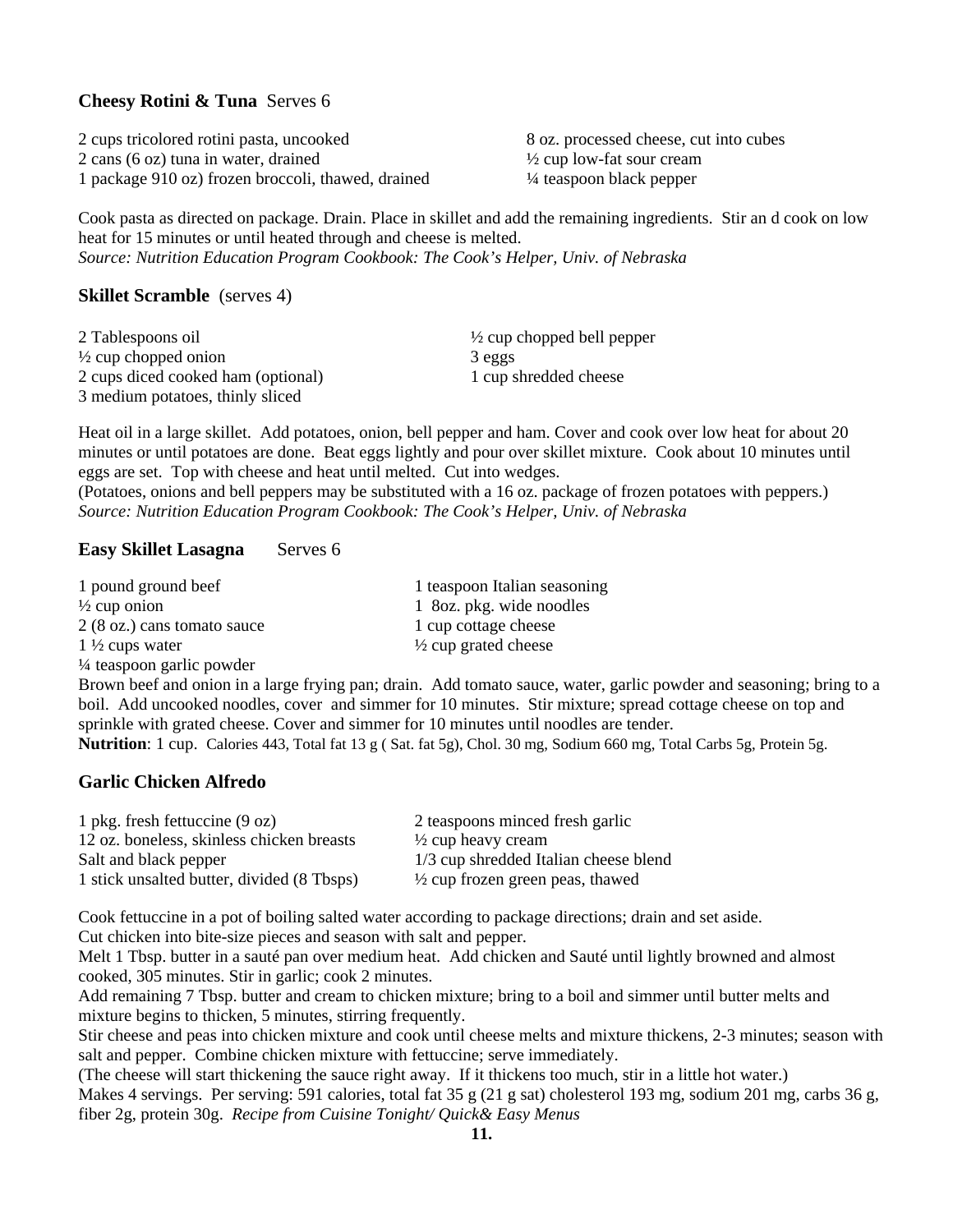#### **Chicken Cutlets with Almond Butter**

4 boneless, skinless chicken breasts (5-6 oz each) 1 Tablespoon canola oil Salt and black pepper  $\frac{1}{4}$  cup slivered almonds 4 Tablespoons unsalted butter, sliced ¼ cup chopped scallions

2 Tablespoons all-purpose flour  $\frac{1}{2}$  cup dry white wine or low-sodium chicken broth

Pound each chicken breast between 2 sheets of plastic wrap with a meat mallet or rolling pin into 1.2 inch thick cutlets. Season cutlets with salt and pepper and dredge both sides in flour.

Heat oil in a sauté pan over medium-high. Arrange cutlets in pan sand sauté until browned, about 4 minutes per side. Remove cutlets from pan to a plate; tent with foil.

Add almonds to pan and sauté until toasted, about 3 minutes. Deglaze pan with wind, scraping u browned bits from the bottom; simmer until wine thickens slightly, 3 minutes, then remove from heat.

Stir in butter until melted and sauce thickens. Add scallions to sauce. Divide sauce among servings of chicken. Makes 4 servings. Nutritio Per serving; 327 calories, total fat 21 g (sat 9g), cholesterol 103 mg, sodium 73 mg, carbs 5g, fiber 1g, protein 29g. *Recipe from Cuisine Tonight/ Quick& Easy Menus*

#### **Pork and Mushroom Stew**

| 1 Tablespoon each olive oil and unsalted butter         | $\frac{1}{4}$ cup dry sherry or white wine |
|---------------------------------------------------------|--------------------------------------------|
| $1\frac{1}{2}$ pound pork tenderloin, trimmed, cut into | 3/4 cup apple cider or juice               |
| 2 inch pieces, dried with paper towels, seasoned        | 3/4 cup low-sodium chicken broth           |
| with salt and black pepper                              | 1 Tablespoon minced fresh thyme            |
| 8 ounces cremini mushrooms, quartered                   | Salt and black pepper to taste             |
| $\frac{1}{2}$ cup sliced leeks or shallots              |                                            |
| $\frac{1}{2}$ cup diced carrot (1 carrot)               |                                            |

Heat oil and butter in a sauté pan over medium high. Add pork and sauté until brown on both sides, about 2 minutes per side. Transfer pork to a plate; set aside.

Sweat mushrooms, leeks and carrot in same pan over medium heat until softened, 3-4 minutes.

Stir in flour and cook 1 minute.

2 Tablespoons all-purpose four

Deglaze the pan with sherry, scraping up any bits on bottom, and reduce until evaporated. Stir in cider and broth; bring to a boil. Reduce heat to medium-low. Add pork with residual juices and thyme. Simmer stew until thickened, 5 minutes; season with salt and pepper.

Makes 4 cups. Nutrition per cup; 332 calories, Total fat 12 g ( sat. fat 4g), cholesterol 119 mg, sodium 133mg, carbs 15 g, fiber 2g, protein 39g. . *Recipe from Cuisine Tonight/ Quick& Easy Menus*

#### **Vegetable Rice Skillet** Serves 5

| 1 can (15 oz) Kidney, black or garbanzo beans, | 3/4 cup rice, uncooked                                |
|------------------------------------------------|-------------------------------------------------------|
| drained and rinsed                             | $\frac{1}{2}$ teaspoon dried thyme or dried dill weed |
| 1 can $(14.5 \text{ oz})$ stewed tomatoes      | 1 can $(10.75 \text{ oz})$ tomato soup                |
| 2 cups mixed vegetables, frozen                | Hot sauce (optional)                                  |
| 1 cup water                                    | Shredded Cheese (optional)                            |

In skillet, stir together beans, tomatoes, vegetables, water, rice and thyme or dill wed. Bring to a boil. Reduce heat, cover and simmer 20 minutes or until rice is tender. Stir a few times while cooking. Add more water if mixture becomes too dry. Stir in tomato soup. Bring to a boil. Let simmer 2-3 minutes. Serve with hot sauce or shredded cheese, if desired.

*Source: Nutrition Education Program Cookbook: The Cook's Helper, Univ. of Nebraska*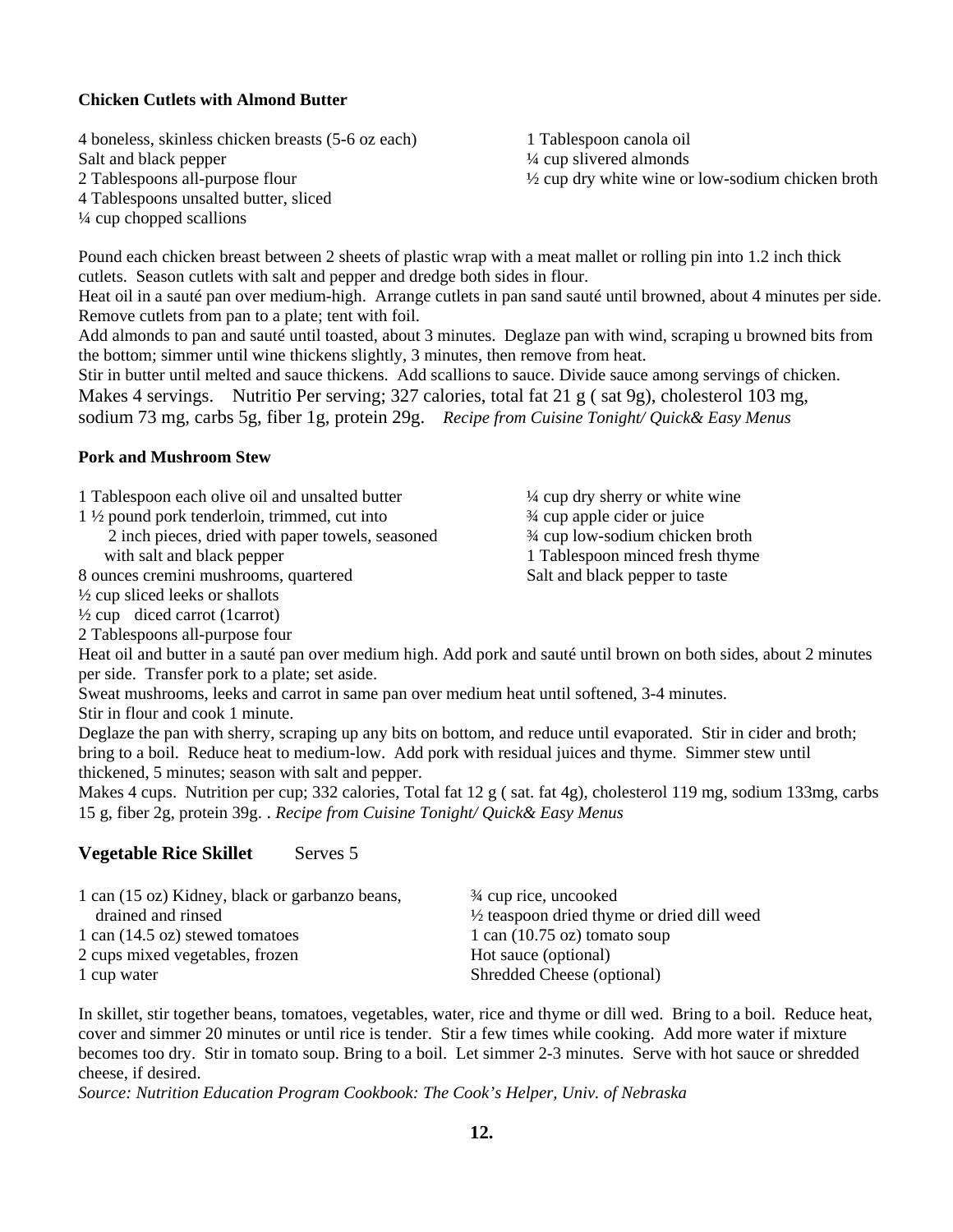#### **Sweet and Sour Chicken and Vegetables**

- 
- 2 1/2 pounds boneless, skinless chicken breasts, 2 Tablespoons low sodium soy sauce cut into thin strips 1 Tablespoon white vinegar
- 1 (20-ounce) can pineapple chunks in syrup, 1 Tablespoon ketchup drained and liquid reserved 2 Tablespoons cornstarch
- 1 (8- ounce) can sliced water chestnuts, drained 1 Tablespoon sugar
- 
- 2 Tablespoons canola oil 1 medium red bell pepper, cut into ¾ inch chunks
	-
	-
	-
	-
	-
- 1 cup fresh broccoli florets 1 cup fresh snow peas, trimmed

In a large skillet or wok, heat oil over high heat. Add chicken and stir-fry for 4 to 5 minutes, or until no pink remains.

Add pineapple chunks, water chestnuts, broccoli, and red pepper. Stir-fry for 3 or 4 minutes until the vegetables are crisp-tender.

In a small bowl, combine the reserved pineapple liquid, soy sauce, vinegar, ketchup, cornstarch, and sugar; mix well. Stir into skillet or wok and cook 3 minutes. Add the snow peas and cook 1 minute, or until sauce has thickened. Serve immediately

Makes 6 servings. **Nutrition per serving**; Calories 390, Total fat 9.7 g, Sat. Fat 1.7 g, Cholesterol 121 mg, Sodium 592 mg, Carbs 33g, Fiber 2.9g. *Recipe from everydaydiabetic recipes.* 

#### **Italian Chicken and Vegetable Skillet** (serves 6)

2 tablespoons olive oil

1 ¼ pounds chicken tenders or boneless skinless chicken breasts cut into strips

2 teaspoons Italian seasoning

2 teaspoons seasoned salt\*

1 cup grape tomatoes

1 cup green beans, cut into 2 inch pieces or 1 cup asparagus pieces

1 cup sliced yellow or zucchini squash

 $\frac{1}{2}$  cup bell pepper strips

½ cup sliced onion

- 1. Heat oil in large nonstick skillet on medium –high heat. Add chicken, cook and stir 5 to 6 minutes until golden brown.
- 2. Stir in all vegetables except tomatoes, and seasonings. Cook and stir 5 minutes or until vegetables are tender-crisp. Add tomatoes; cook and stir 1 to 2 minutes until tomatoes are slightly softened and chicken is cooked.

Nutrition Information: Calories : 171, Sodium: 564 mg, Fat: 7 gram Carbohydrates: 4 gram, Protein: 23 gram, Fiber: 2 gram To reduce sodium use less seasoned salt or other salt free seasoning

#### **Just Plain Fired Hotdogs**

Spray skillet with Pam. Slice hotdogs almost in half and brown on both sides. Serve on bun or bread

#### **Hot Dog Goulash**

7 potatoes 5 eggs

4 hotdogs

In skillet make some home fries. When almost done, cut up several hotdogs and brown them with the potatoes. Beat eggs together and pour over potato and hotdog mixture. Cook until eggs are set. *Hotdog Recipes submitted by Audrey Tate, MFV.*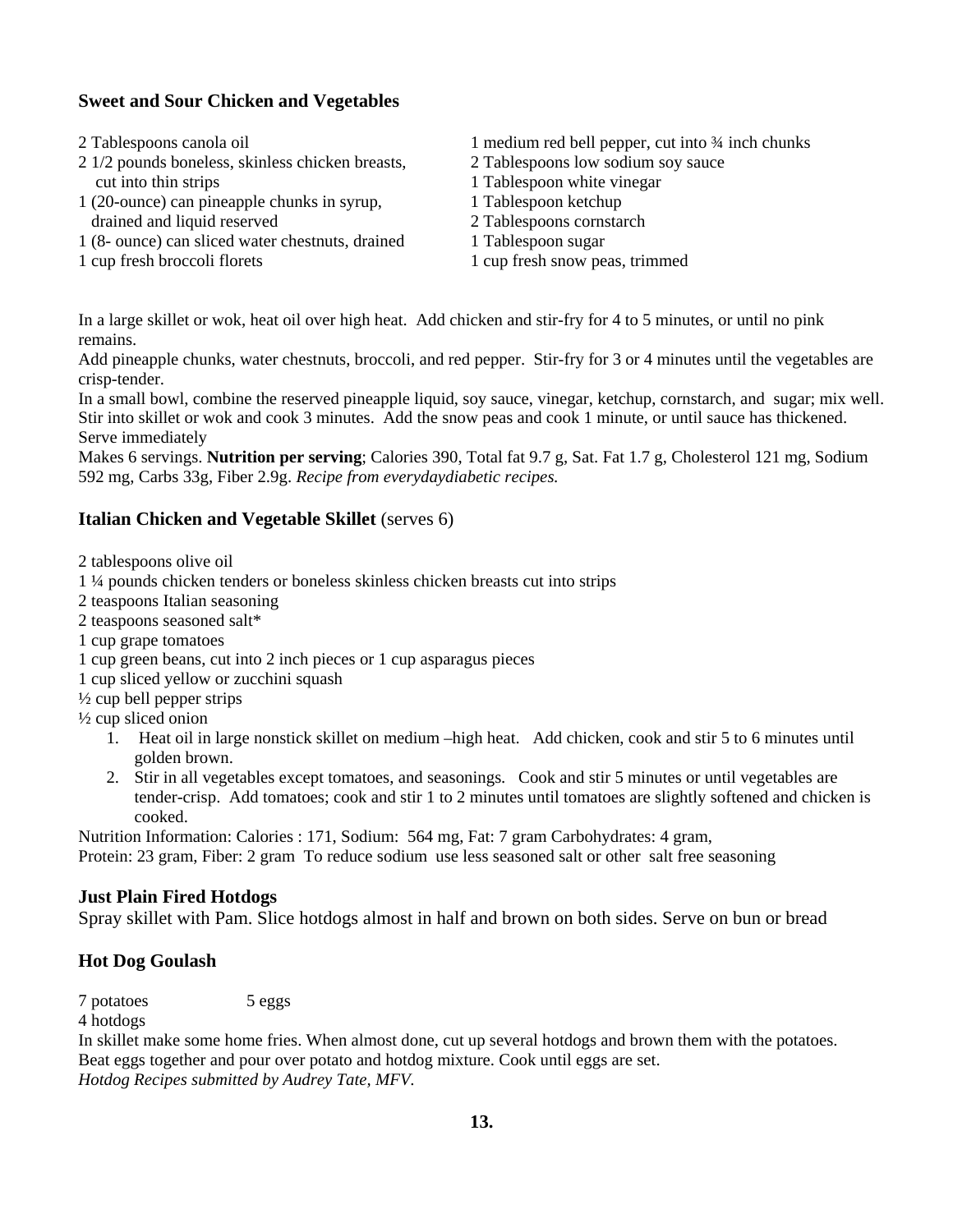#### **Ginger- Sesame Rice**

1 Tablespoon minced fresh ginger 1 cup dry converted white rice 2 scallions, thinly sliced, white and green parts separated 2 <sup>1</sup>/4 cups water 2 teaspoons toasted sesame oil 1 teaspoon kosher salt 2 teaspoon toasted sesame seeds

Gook ginger and scallion whites in oil in a saucepan over medium heat, 1 minute. Add rice and stir to coat, then add water and salt; bring to a boil, cover, reduce heat to low, and simmer until rice is tender, about 15 minutes. Remove pan from heat; let rice rest 5 minutes. Garnish rice with scallion green and sesame seeds.

#### **Apple Raspberry Coconut Crisp**

| 1 cup plus 1 Tablespoon white whole wheat flour | $\frac{1}{2}$ cup coconut oil (chill for 5 minutes if liquidy) |
|-------------------------------------------------|----------------------------------------------------------------|
| 1/3 cup plus 1 Tbsp. coconut sugar OR           | $\frac{1}{4}$ cup slivered almonds (optional)                  |
| packed brown sugar                              | 6 large or 8 small Granny Smith Apples (3 lbs)                 |
| $\frac{1}{2}$ teaspoon ground cinnamon          | peeled, cored, and sliced into 1/4 inch wedges                 |
| $\frac{1}{2}$ teaspoon salt                     | (about 10 cups)                                                |
| $\frac{1}{4}$ teaspoon baking powder            | 2 ( 6 oz) containers or raspberries                            |

Heat oven to 375° F. Whisk together 1 cup flour, 1/3 cup coconut sugar, cinnamon, salt and baking powder in a medium bowl. Using your hands, work the coconut oil into the flour mixture until coarse crumbs form. Add almonds and toss to combine. Chill until needed

Toss together apples, raspberries, remaining 1 Tbsp. flour and remaining 1 Tbsp. coconut sugar in a large bowl. Transfer to a 3 quart, 9x13x2 inch baking dish.

Scatter topping over fruit. Bake until brown and bubbling,  $30 - 35$  minutes. Tent with foil if it is browning too quickly. Makes 10 servings.

Nutrition: 239 calories, Fat 11 g (Sat. fat 9g), Protein 2g, carbs 35g, sugar 22g, fiber 5g, sodium 134mg *Recipe from Dr. OZ Magazine* 

#### **Slow Cooker Apple-Pecan Crisp**

5 large Granny Smith Apples, peeled and cut into ¼ inch thick slices 2 Tablespoons lemon juice ¾ cup all –purpose flour ¾ cup packed dark brown sugar 1 teaspoon ground cinnamon 1/8 teaspoon salt  $\frac{1}{2}$  cup cold butter ¾ cup chopped pecans, toasted

Spray 6 quart slow cooker with cooking spray. In slow cooker, toss apples with lemon juice. In medium bowl, mix flour, brown sugar, cinnamon and salt. Cut in butter, using pastry blender until mixture is crumbly. Sprinkle evenly over apples.

Cover, cook on High heat setting 3 hours or until apples are tender. Sprinkle with pecans. Per serving: Calories 473, total Fat 25g, Sodium 192 mg, Carbs 64g, Fiber 4g, Protein